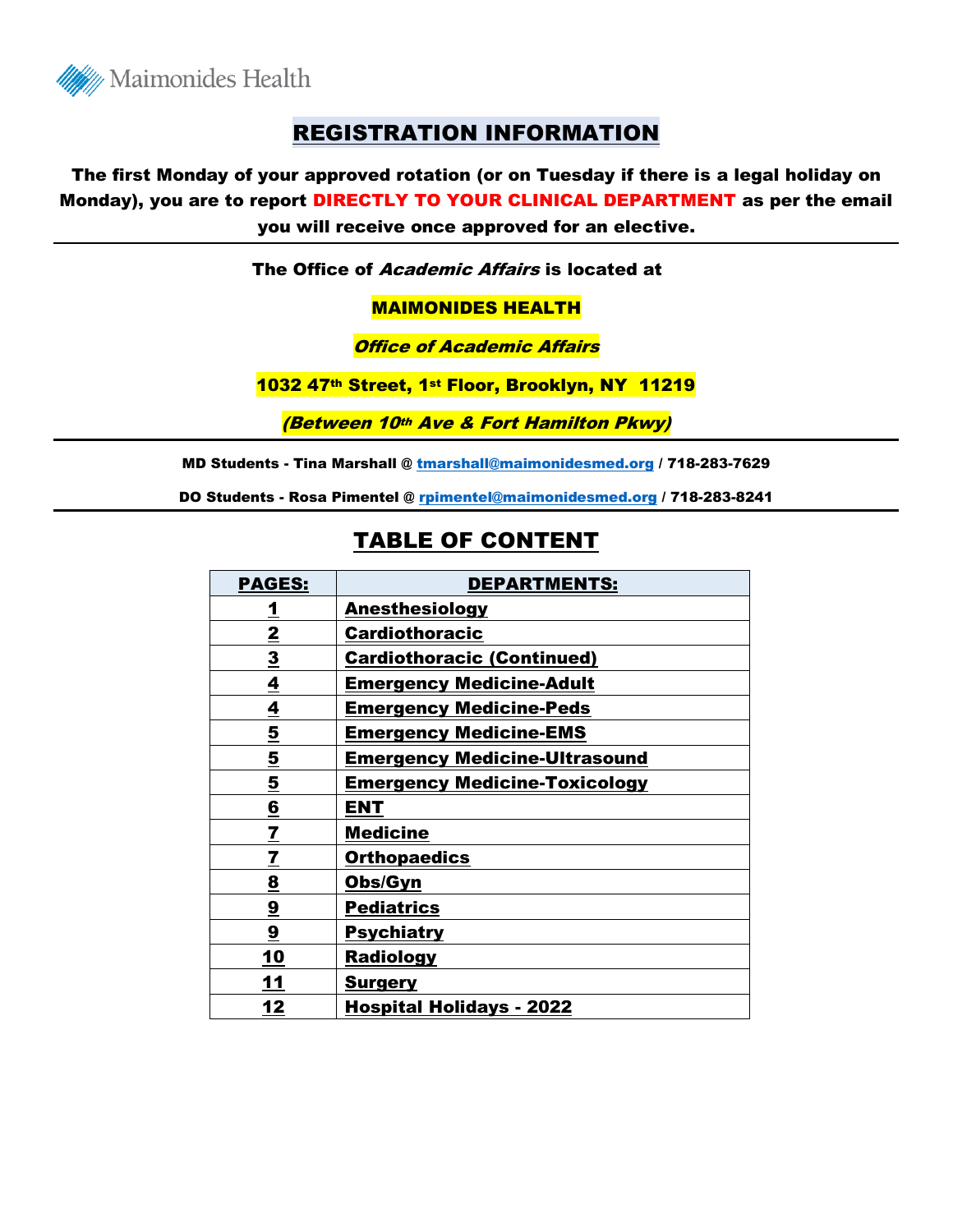## ANESTHESIOLOGY

### There are NO Anesthesiology rotations during the months of July & August

| <b>START DATES</b> | <b>END DATES</b> |
|--------------------|------------------|
| JULY               | <b>CLOSED</b>    |
| <b>AUGUST</b>      | <b>CLOSED</b>    |
| 09/05/22           | 09//16/22        |
| 10/03/22           | 10/14/22         |
| 11/07/22           | 11/18/22         |
| 12/05/22           | 12/16/22         |
|                    |                  |
| 01/02/23           | 01/13/23         |
| 02/06/23           | 02/17/23         |
| 03/06/23           | 03/17/23         |
| 04/03/23           | 04/14/23         |
| 05/01/23           | 05/12/23         |
| 06/05/23           | 06/16/23         |
| 07/03/23           | 07/14/23         |

### 2-WEEK ELECTIVES (1st 2-weeks ONLY)

| <b>START DATES</b> | <b>END DATES</b> |
|--------------------|------------------|
| <b>JULY</b>        | <b>CLOSED</b>    |
| <b>AUGUST</b>      | <b>CLOSED</b>    |
| 09/05/22           | 09/30/22         |
| 10/03/22           | 10/28/22         |
| 11/07/22           | 12/02/22         |
| 12/05/22           | 12/30/22         |
|                    |                  |
| 01/02/23           | 01/27/23         |
| 02/06/23           | 03/03/23         |
| 03/06/23           | 03/31/23         |
| 04/03/23           | 04/28/23         |
| 05/01/23           | 05/26/23         |
| 06/05/23           | 06/30/23         |
| 07/03/23           | 07/28/23         |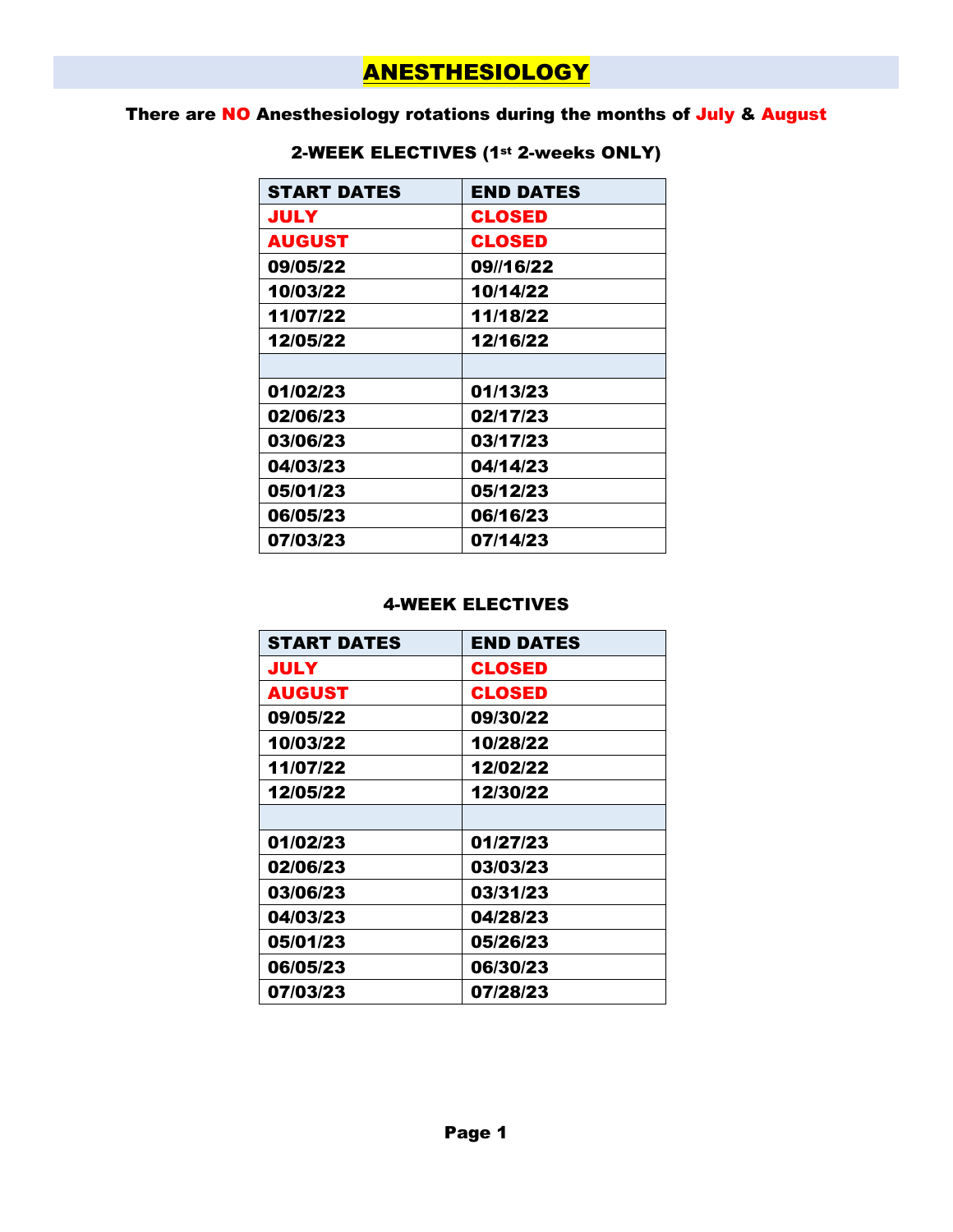# CARDIOTHORACIC SURGERY

| <b>START DATES</b> | <b>END DATES</b> |
|--------------------|------------------|
| 08/01/22           | 08/12/22         |
| 08/15/22           | 08/26/22         |
| 09/05/22           | 09/16/22         |
| 09/19/22           | 09/30/22         |
| 10/03/22           | 10/14/22         |
| 10/17/22           | 10/28/22         |
| 11/07/22           | 11/18/22         |
| 11/21/22           | 12/02/22         |
| 12/05/22           | 12/16/22         |
| 12/19/22           | 12/30/22         |
|                    |                  |
| 01/02/23           | 01/13/23         |
| 01/16/23           | 01/27/23         |
| 02/06/23           | 02/17/23         |
| 02/20/23           | 03/03/23         |
| 03/06/23           | 03/17/23         |
| 03/20/23           | 03/31/23         |
| 04/03/23           | 04/14/23         |
| 04/17/23           | 04/28/23         |
| 05/01/23           | 05/12/23         |
| 05/15/23           | 05/26/23         |
| 06/05/23           | 06/16/23         |
| 06/19/23           | 06/30/23         |
| 07/03/23           | 07/14/23         |
| 07/17/23           | 07/28/23         |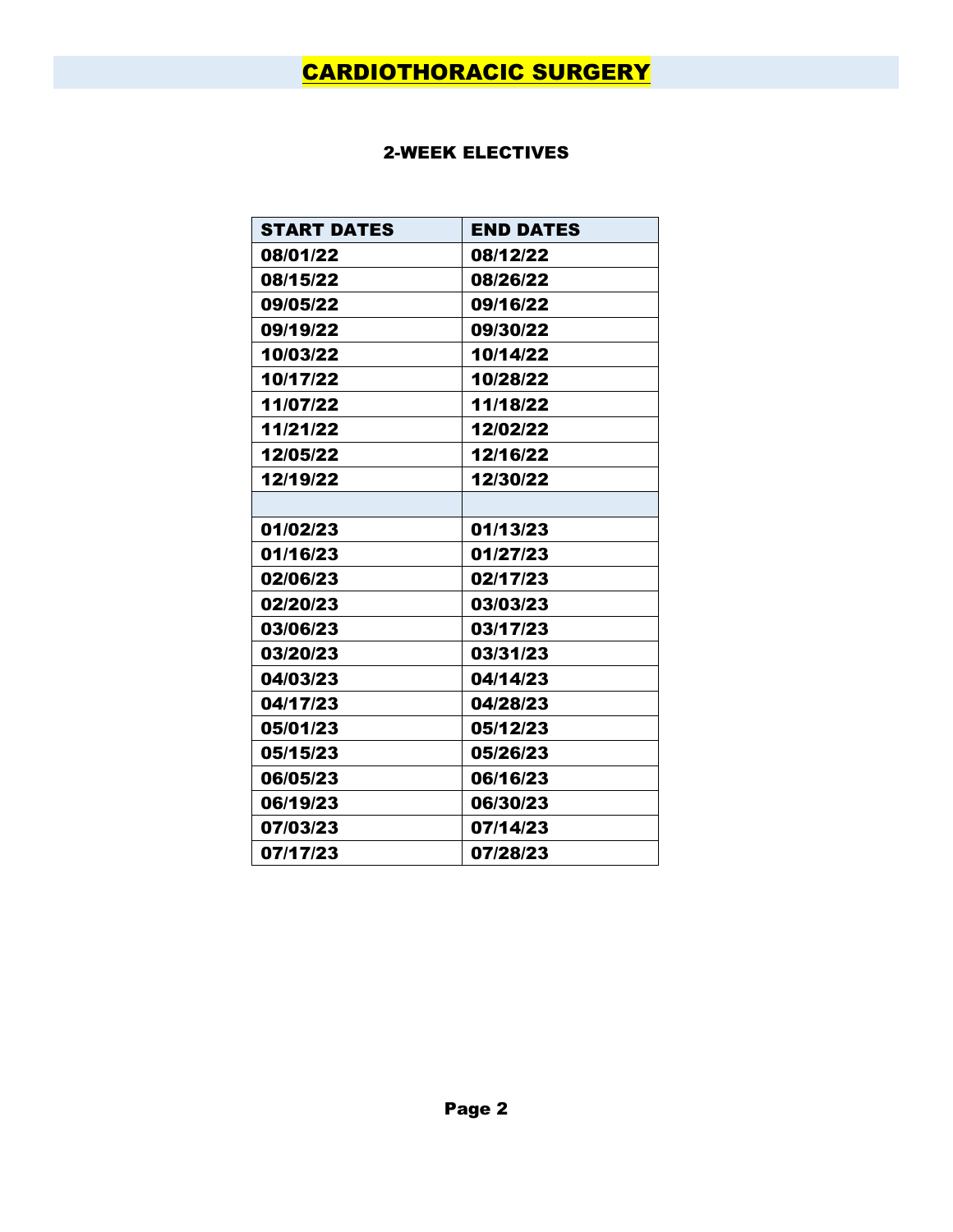# CARDIOTHORACIC SURGERY

# (Continued)

| 08/01/22 | 08/26/22 |
|----------|----------|
| 09/05/22 | 09/30/22 |
| 10/03/22 | 10/28/22 |
| 11/07/22 | 12/02/22 |
| 12/05/22 | 12/30/22 |
|          |          |
| 01/02/23 | 01/27/23 |
| 02/06/23 | 03/03/23 |
| 03/06/23 | 03/31/23 |
| 04/03/23 | 04/28/23 |
| 05/01/23 | 05/26/23 |
| 06/05/23 | 06/30/23 |
| 07/03/23 | 07/28/23 |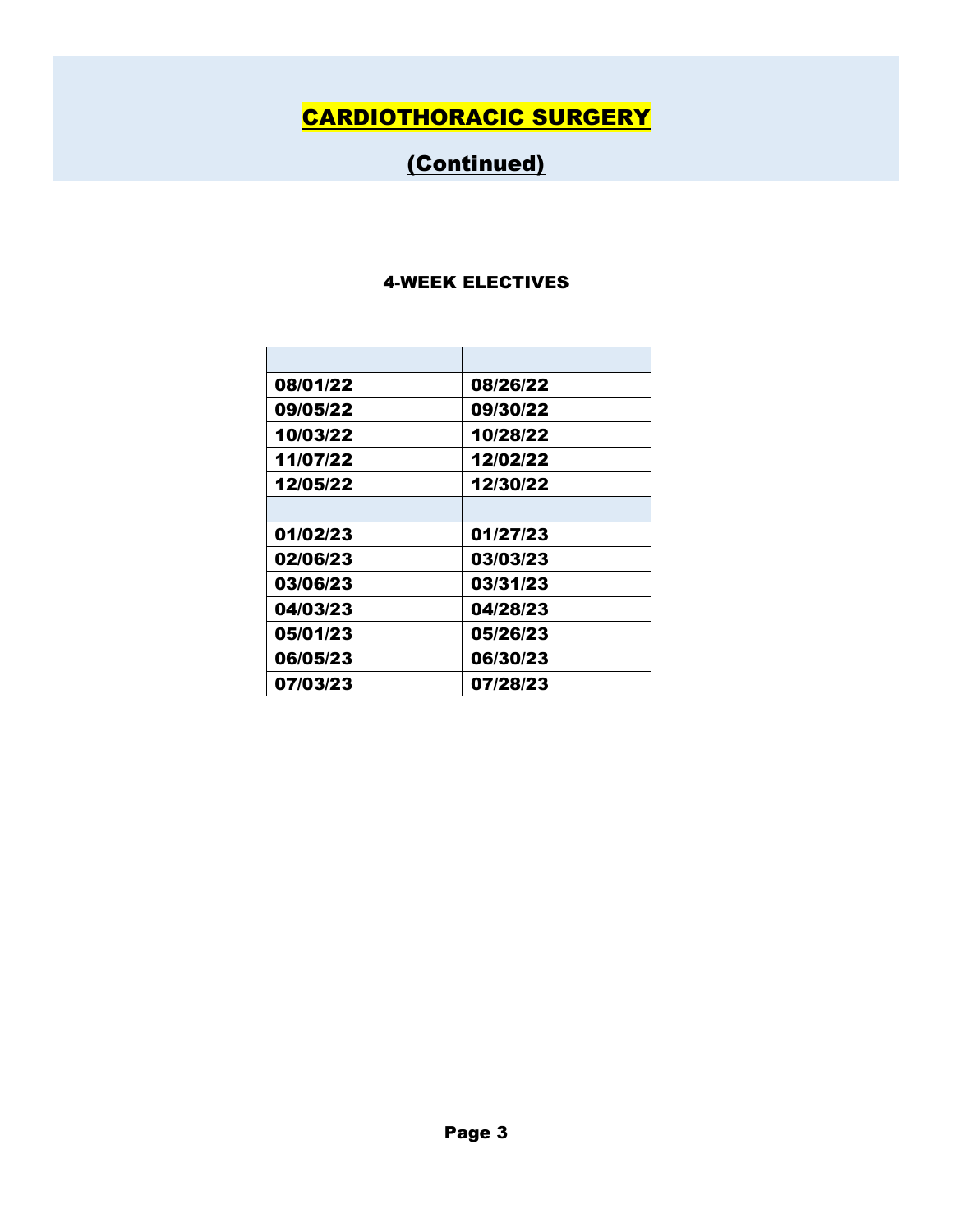### EMERGENCY MEDICINE - EM

| <b>START DATES</b> | <b>END DATES</b> |
|--------------------|------------------|
| 08/01/22           | 08/26/22         |
| 08/29/22           | 09/23/22         |
| 09/26/22           | 10/21/22         |
| 10/24/22           | 11/18/22         |
| 11/28/22           | 12/23/22         |
|                    |                  |

#### 4-WEEK ELECTIVES

### Please [visit this link](https://maimo.org/wp-content/uploads/2022/04/EM-Medical-Student-Questionnaire-22-23-All-Rotations.pdf) for the **EM** Questionnaire & scan to: [rtroia-mannino@maimonidesmed.org](mailto:rtroia-mannino@maimonidesmed.org)

### EMERGENCY MEDICINE – Pediatrics

| <b>START DATES</b> | <b>END DATES</b> |
|--------------------|------------------|
| 08/01/22           | 08/26/22         |
| 08/29/22           | 09/23/22         |
| 09/26/22           | 10/21/22         |
| 10/24/22           | 11/18/22         |
| 11/28/22           | 12/23/22         |
|                    |                  |
| 01/02/23           | 01/27/23         |
| 01/30/23           | 02/24/23         |
| 02/27/23           | 03/24/23         |
| 03/27/23           | 04/21/23         |
| 04/24/23           | 05/19/23         |

#### 4-WEEK ELECTIVES

Please [visit this link](https://maimo.org/wp-content/uploads/2022/04/EM-Medical-Student-Questionnaire-22-23-All-Rotations.pdf) for the EM Questionnaire & scan to: [rtroia-mannino@maimonidesmed.org](mailto:rtroia-mannino@maimonidesmed.org)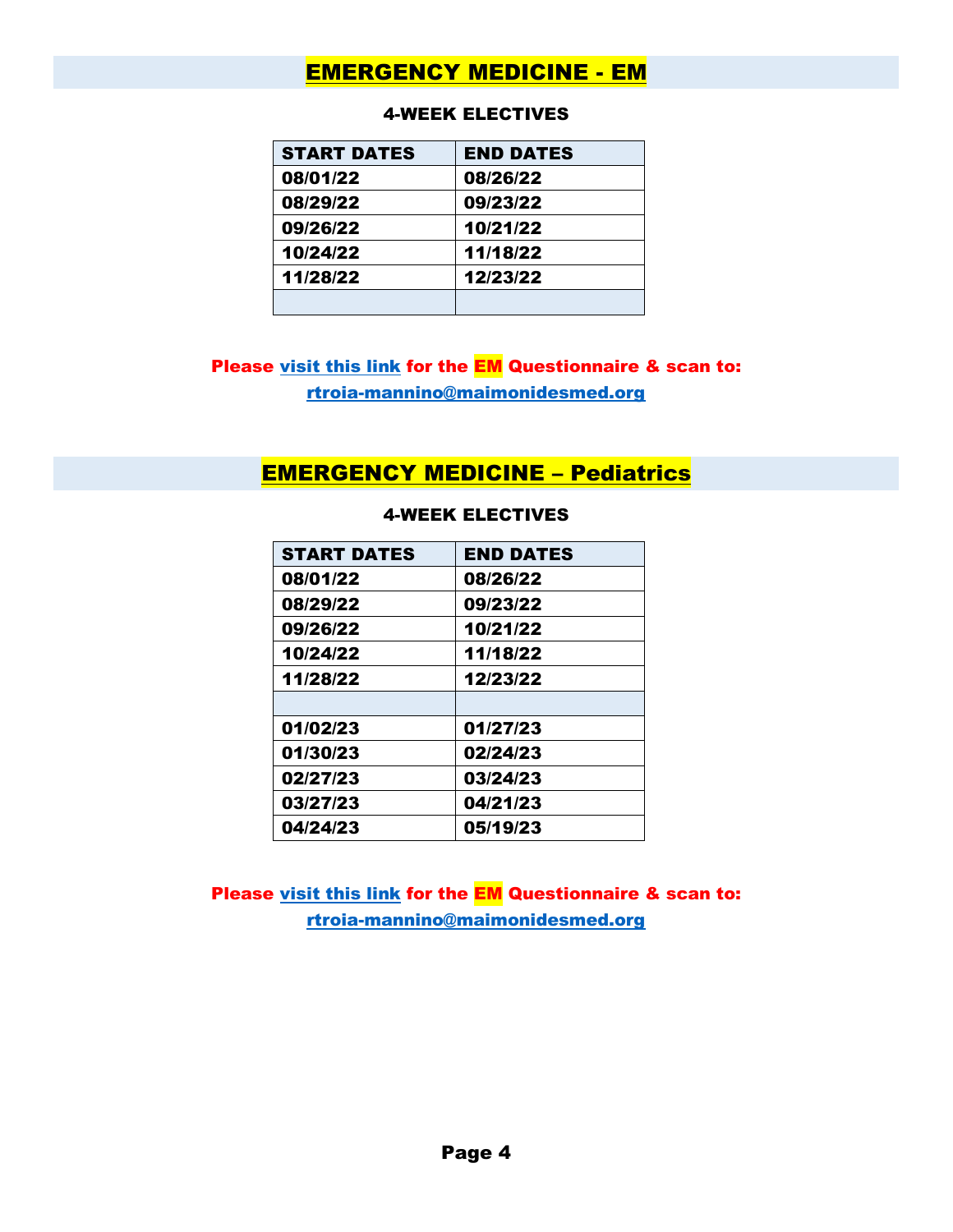### EMERGENCY MEDICINE – EMS

#### 2-WEEK ELECTIVES

| <b>START DATES</b> | <b>END DATES</b> |
|--------------------|------------------|
| 10/31/22           | 11/11/22         |
| 11/28/22           | 12/09/22         |

### Please [visit this link](https://maimo.org/wp-content/uploads/2022/04/EM-Medical-Student-Questionnaire-22-23-All-Rotations.pdf) for the EM Questionnaire & scan to: [rtroia-mannino@maimonidesmed.org](mailto:rtroia-mannino@maimonidesmed.org)

### EMERGENCY MEDICINE – Ultrasound

| <b>START DATES</b> | <b>END DATES</b> |
|--------------------|------------------|
| 08/22/22           | 09/16/22         |
| 09/19/22           | 10/14/22         |
| 10/17/22           | 11/11/22         |
| 11/14/22           | 12/09/22         |
|                    |                  |
| 01/09/23           | 02/03/23         |
| 02/06/23           | 03/03/23         |
| 03/06/23           | 04/01/23         |
| 04/03/23           | 04/03/23         |
| 05/01/23           | 05/28/23         |
| 05/29/23           | 06/23/23         |

#### 4-WEEK ELECTIVES

Please [visit this link](https://maimo.org/wp-content/uploads/2022/04/EM-Medical-Student-Questionnaire-22-23-All-Rotations.pdf) for the **EM** Questionnaire & scan to: [rtroia-mannino@maimonidesmed.org](mailto:rtroia-mannino@maimonidesmed.org)

### EMERGENCY MEDICINE –Toxicology

#### 2-WEEK ELECTIVES

| <b>START DATES</b> | <b>END DATES</b> |
|--------------------|------------------|
| 09/19/22           | 09/30/22         |
| 11/14/22           | 11/25/22         |

Please [visit this link](https://maimo.org/wp-content/uploads/2022/04/EM-Medical-Student-Questionnaire-22-23-All-Rotations.pdf) for the EM Questionnaire & scan to: [rtroia-mannino@maimonidesmed.org](mailto:rtroia-mannino@maimonidesmed.org)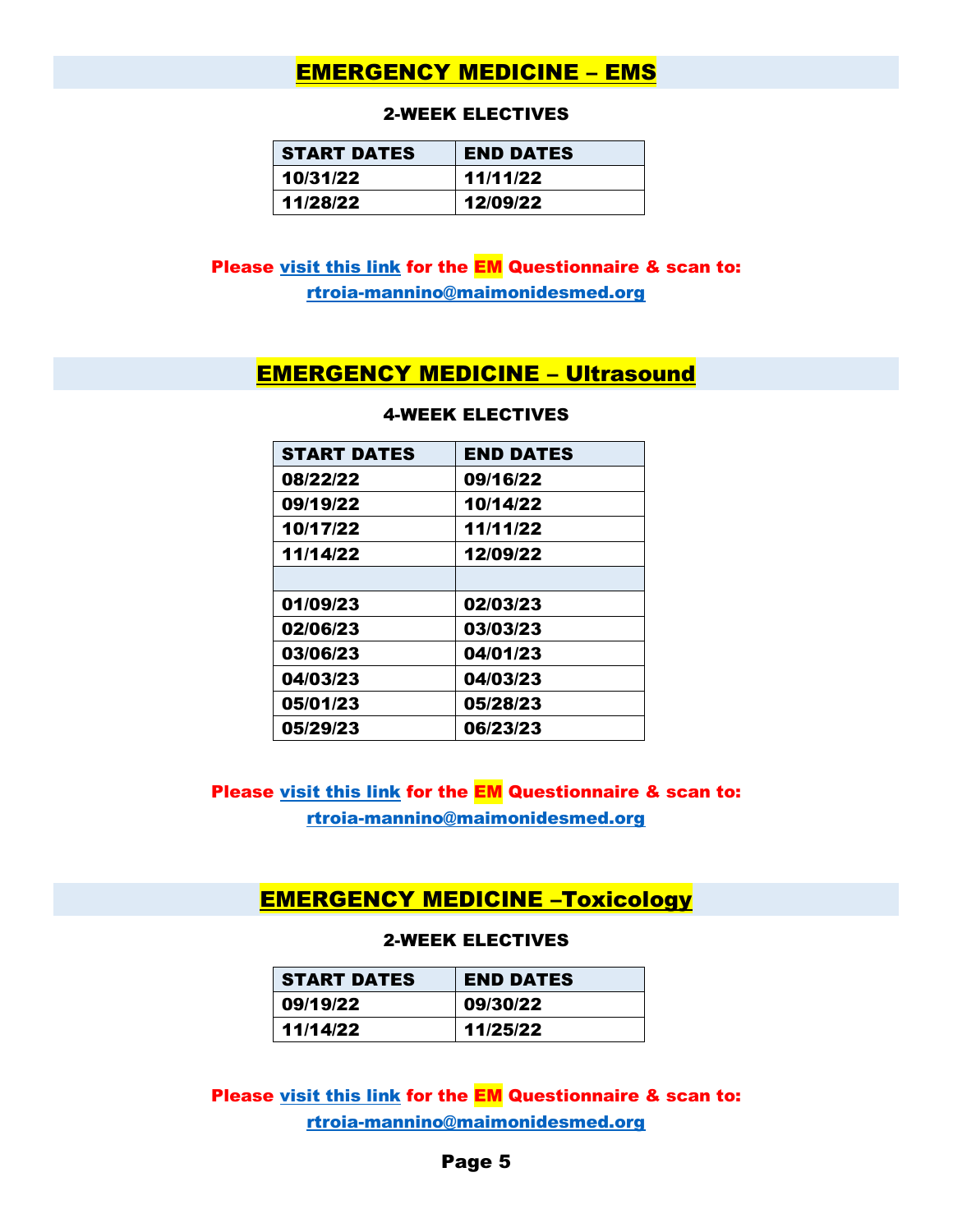# **ENT**

### 2-WEEK ELECTIVES ONLY

| <b>START DATES</b> | <b>END DATES</b> |
|--------------------|------------------|
| 08/01/22           | 08/12/22         |
| 08/15/22           | 08/26/22         |
| 09/05/22           | 09/16/22         |
| 09/19/22           | 09/30/22         |
| 10/03/22           | 10/14/22         |
| 10/17/22           | 10/28/22         |
| 11/07/22           | 11/18/22         |
| 11/21/22           | 12/02/22         |
| 12/05/22           | 12/16/22         |
| 12/19/22           | 12/30/22         |
|                    |                  |
| 01/02/23           | 01/13/23         |
| 01/16/23           | 01/27/23         |
| 02/06/23           | 02/17/23         |
| 02/20/23           | 03/03/23         |
| 03/06/23           | 03/17/23         |
| 03/20/23           | 03/31/23         |
| 04/03/23           | 04/14/23         |
| 04/17/23           | 04/28/23         |
| 05/01/23           | 05/12/23         |
| 05/15/23           | 05/26/23         |
| 06/05/23           | 06/16/23         |
| 06/19/23           | 06/30/23         |
| 07/03/23           | 07/14/23         |
| 07/17/23           | 07/28/23         |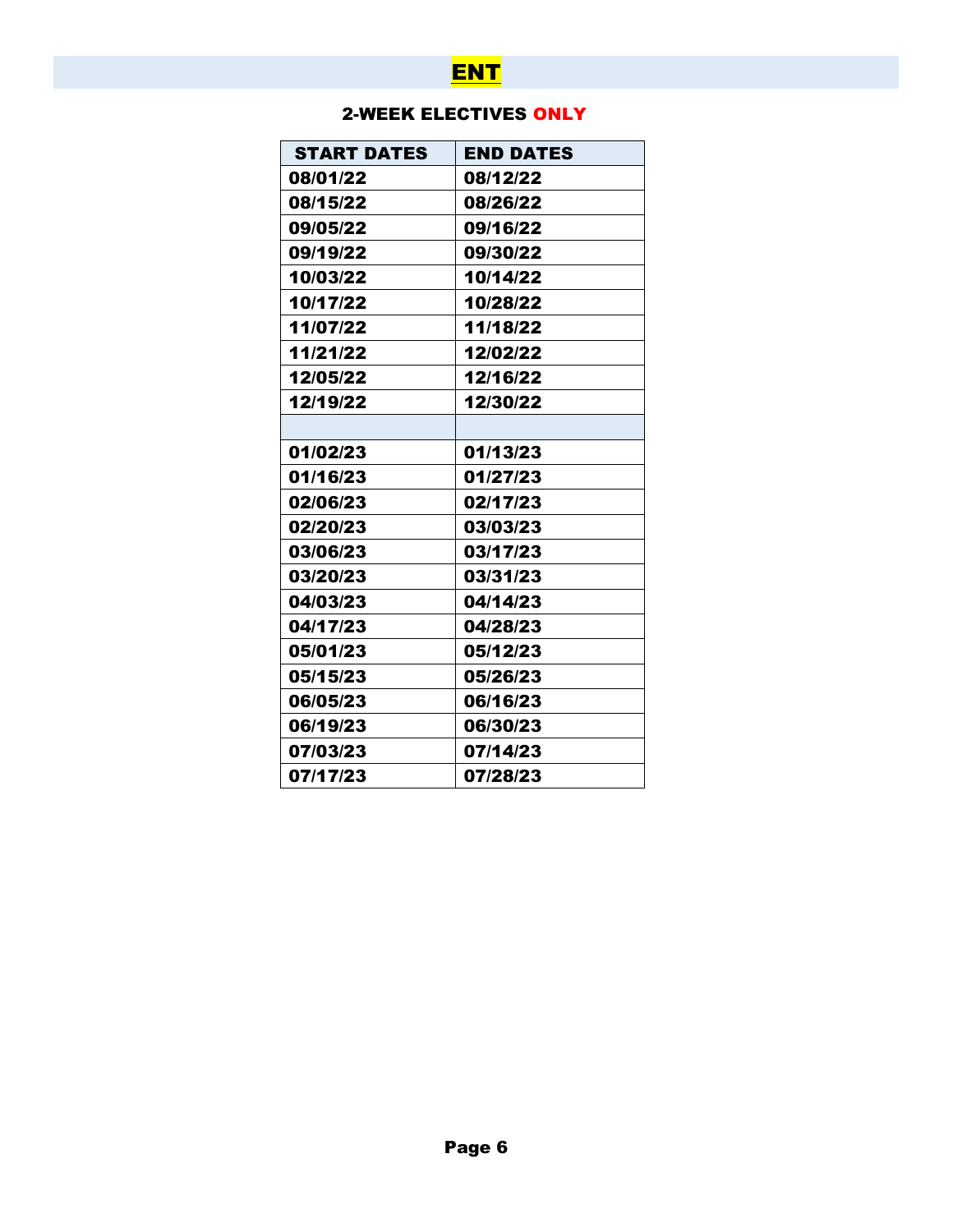## **MEDICINE**

### There are NO Medicine rotations during the months of July & August

| <b>START DATES</b> | <b>END DATES</b> |
|--------------------|------------------|
| JULY               | <b>CLOSED</b>    |
| AUGUST             | CLOSED           |
| 09/05/22           | 09/30/22         |
| 10/03/22           | 10/28/22         |
| 11/07/22           | 12/02/22         |
| 12/05/22           | 12/30/22         |
|                    |                  |
| 01/02/23           | 01/27/23         |
| 02/06/23           | 03/03/23         |
| 03/06/23           | 03/31/23         |
| 04/03/23           | 04/28/23         |
| 05/01/23           | 05/26/23         |
| 06/05/23           | 06/30/23         |
| 07/03/23           | 07/28/23         |

### 4-WEEK ELECTIVES ONLY

# **ORTHOPAEDICS**

| <b>START DATES</b> | <b>END DATES</b> |
|--------------------|------------------|
| 08/01/22           | 08/26/22         |
| 09/05/22           | 09/30/22         |
| 10/03/22           | 10/28/22         |
| 11/07/22           | 12/02/22         |
| 12/05/22           | 12/30/22         |
|                    |                  |
| 01/02/23           | 01/27/23         |
| 02/06/23           | 03/03/23         |
| 03/06/23           | 03/31/23         |
| 04/03/23           | 04/28/23         |
| 05/01/23           | 05/26/23         |
| 06/05/23           | 06/30/23         |
| 07/03/23           | 07/28/23         |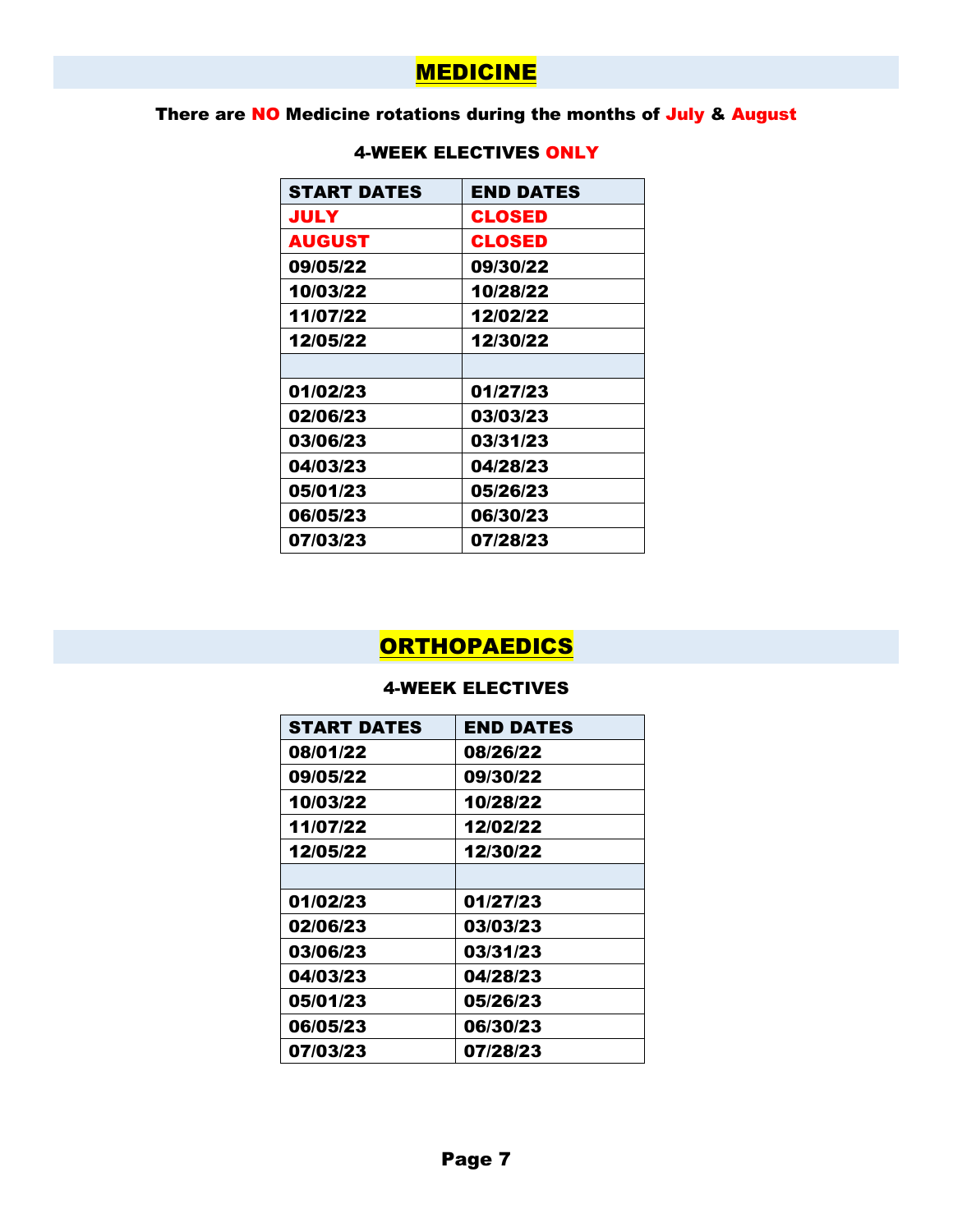

| <b>START DATES</b> | <b>END DATES</b> |
|--------------------|------------------|
| 08/01/22           | 08/26/22         |
| 09/05/22           | 09/30/22         |
| 10/03/22           | 10/28/22         |
| 11/07/22           | 12/02/22         |
| 12/05/22           | 12/30/22         |
|                    |                  |
| 01/02/23           | 01/27/23         |
| 02/06/23           | 03/03/23         |
| 03/06/23           | 03/31/23         |
| 04/03/23           | 04/28/23         |
| 05/01/23           | 05/26/23         |
| 06/05/23           | 06/30/23         |
| 07/03/23           | 07/28/23         |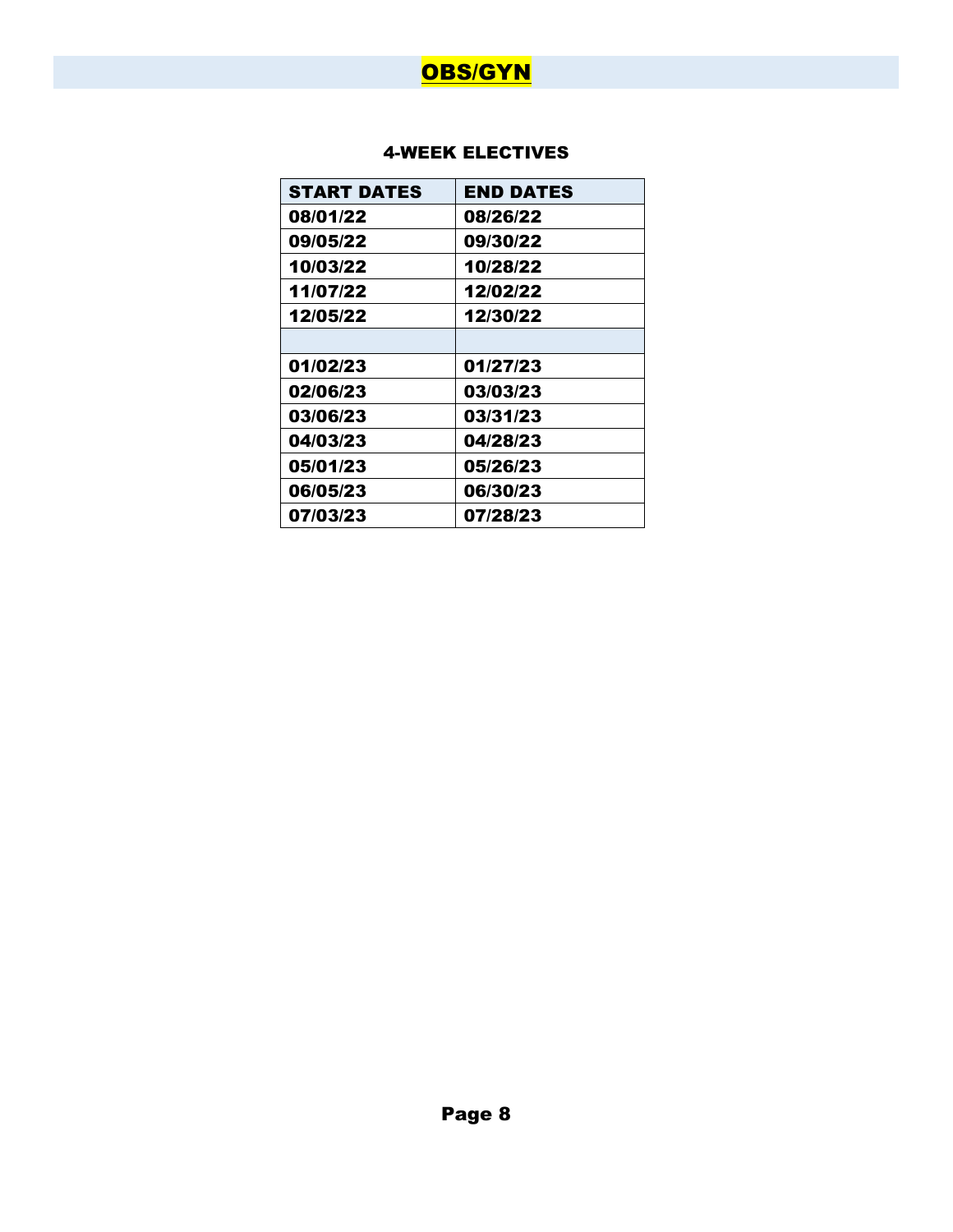### PEDIATRICS

### 4-WEEK ELECTIVES

| <b>START DATES</b> | <b>END DATES</b> |
|--------------------|------------------|
| 08/01/22           | 08/26/22         |
| 08/29/22           | 09/23/22         |
| 09/26/22           | 10/21/22         |
| 10/24/22           | 11/18/22         |
| 11/28/22           | 12/23/22         |
|                    |                  |
| 01/02/23           | 01/27/23         |
| 01/30/23           | 02/24/23         |
| 02/27/23           | 03/24/23         |
| 03/27/23           | 04/21/23         |
| 04/24/23           | 05/19/23         |

### PSYCHIATRY

### 4-WEEK ELECTIVES

| <b>START DATES</b> | <b>END DATES</b> |
|--------------------|------------------|
| 08/01/22           | 08/26/22         |
| 09/05/22           | 09/30/22         |
| 10/03/22           | 10/28/22         |
| 11/07/22           | 12/02/22         |
| 12/05/22           | 12/30/22         |
|                    |                  |
| 01/02/23           | 01/27/23         |
| 02/06/23           | 03/03/23         |
| 03/06/23           | 03/31/23         |
| 04/03/23           | 04/28/23         |
| 05/01/23           | 05/26/23         |
| 06/05/23           | 06/30/23         |
| 07/03/23           | 07/28/23         |

NOTICE: All students interested in a Psychiatry Sub-I or Research Elective must submit a copy of your Curriculum Vitae (CV) and Step-1 Scores to Lisa Giamboi @ [lgiamboi@maimonidesmed.org](mailto:lgiamboi@maimonidesmed.org)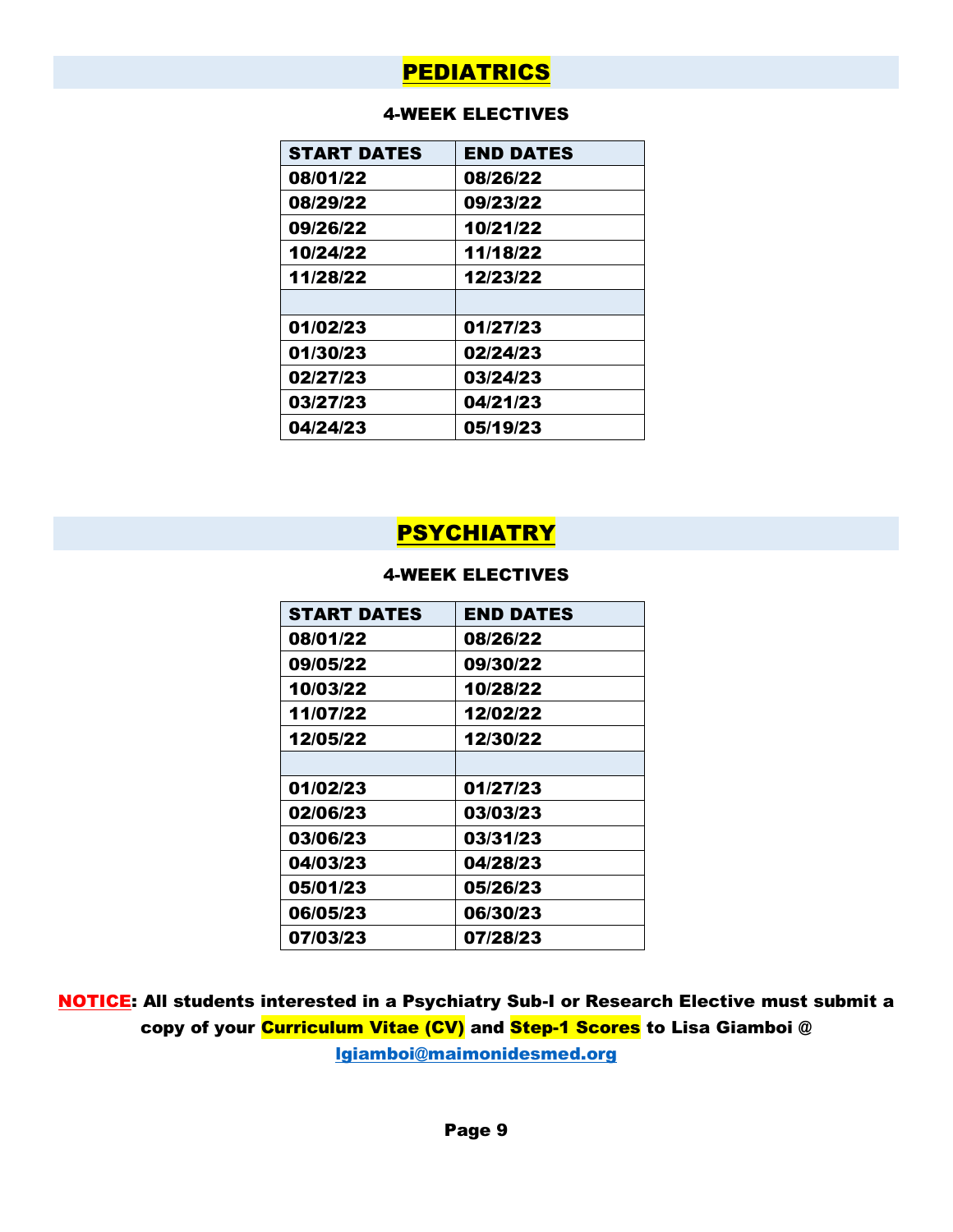# RADIOLOGY

| <b>START DATES</b> | <b>END DATES</b> |
|--------------------|------------------|
| 08/01/22           | 08/26/22         |
| 08/29/22           | 09/23/22         |
| 09/26/22           | 10/21/22         |
| 10/24/22           | 11/18/22         |
| 11/21/22           | 12/16/22         |
| 12/19/22           | 01/13/23         |
|                    |                  |
| 01/16/23           | 02/10/23         |
| 02/13/23           | 03/10/23         |
| 03/13/23           | 04/07/23         |
| 04/10/23           | 05/05/23         |
|                    |                  |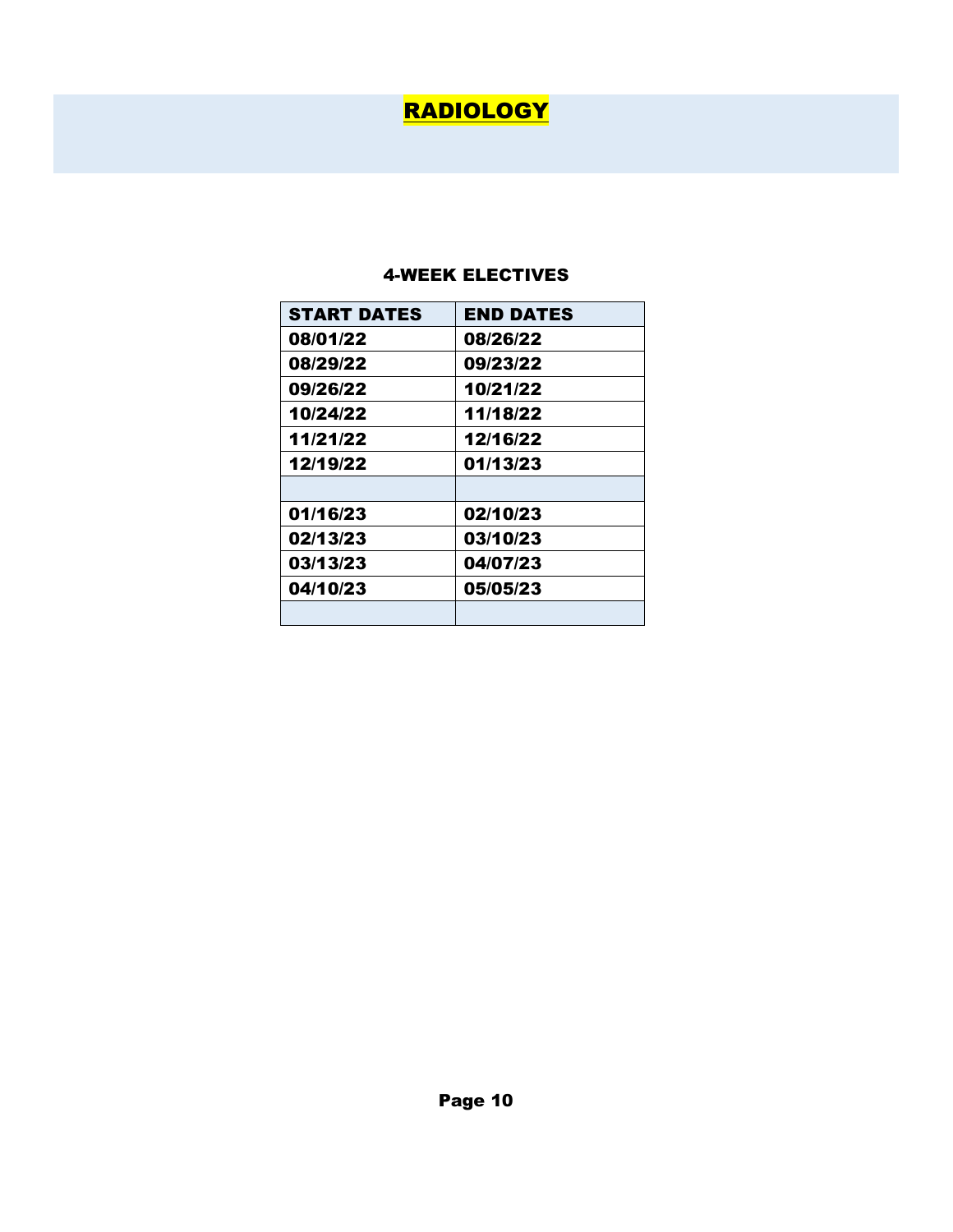## **SURGERY - 2-WEEK ELECTIVES**

| <b>START DATES</b> | <b>END DATES</b> |
|--------------------|------------------|
| 08/01/22           | 08/12/22         |
| 08/15/22           | 08/26/22         |
| 09/05/22           | 09/16/22         |
| 09/19/22           | 09/30/22         |
| 10/03/22           | 10/14/22         |
| 10/17/22           | 10/28/22         |
| 11/07/22           | 11/18/22         |
| 11/21/22           | 12/02/22         |
| 12/05/22           | 12/16/22         |
| 12/19/22           | 12/30/22         |
|                    |                  |
| 01/02/23           | 01/13/23         |
| 01/16/23           | 01/27/23         |
| 02/06/23           | 02/17/23         |
| 02/20/23           | 03/03/23         |
| 03/06/23           | 03/17/23         |
| 03/20/23           | 03/31/23         |
| 04/03/23           | 04/14/23         |
| 04/17/23           | 04/28/23         |
| 05/01/23           | 05/12/23         |
| 05/15/23           | 05/26/23         |
| 06/05/23           | 06/16/23         |
| 06/19/23           | 06/30/23         |
| 07/03/23           | 07/14/23         |
| 07/17/23           | 07/28/23         |

| <b>START DATES</b> | <b>END DATES</b> |
|--------------------|------------------|
| 08/01/22           | 08/26/22         |
| 09/05/22           | 09/30/22         |
| 10/03/22           | 10/28/22         |
| 11/07/22           | 12/02/22         |
| 12/05/22           | 12/30/22         |
|                    |                  |
| 01/02/23           | 01/27/23         |
| 02/06/23           | 03/03/23         |
| 03/06/23           | 03/31/23         |
| 04/03/23           | 04/28/23         |
| 05/01/23           | 05/26/23         |
| 06/05/23           | 06/30/23         |
| 07/03/23           | 07/28/23         |

Page 11